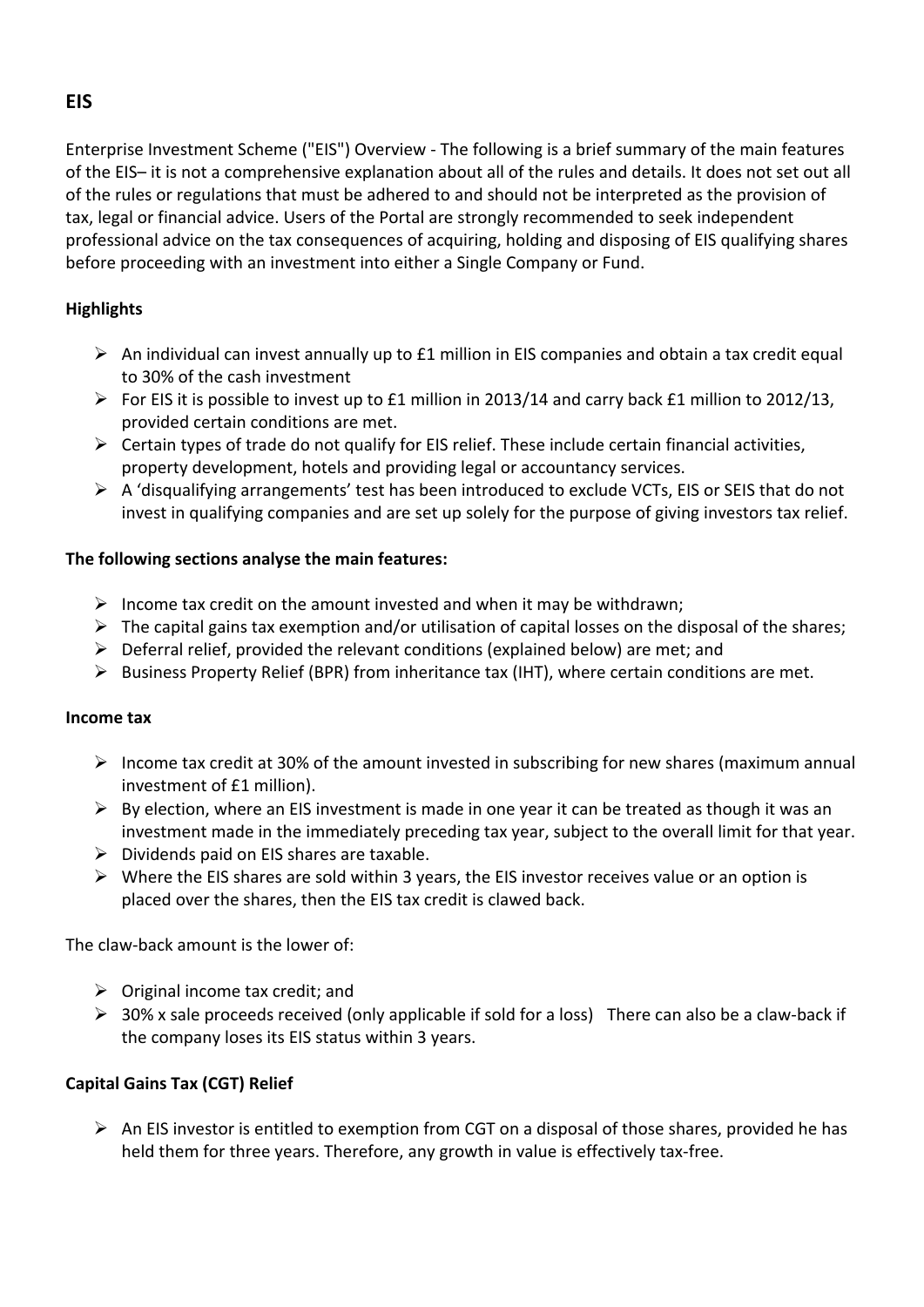## **Relief for Capital Losses on Disposals**

- $\triangleright$  Relief is given for allowable losses arising on the disposal of the shares against either income of the tax year of disposal (or of the previous tax year) or chargeable gains, provided all the relevant conditions referred to below are met
- Any income tax relief obtained under EIS, which was not withdrawn, reduces the capital loss.

# **CGT Deferral relief**

 $\triangleright$  The tax due on a gain on any asset can be deferred by subscribing for shares in EIS qualifying companies, in a period beginning one year before and three years after the disposal of the original asset.

## **Business Property Relief**

 $\triangleright$  Shares in EIS companies held for at least two years will normally qualify for 100% BPR for IHT purposes.

#### **EIS Conditions**

For EIS purposes, both the investee company invested and the investor need to meet certain conditions:

#### Conditions to be met by the company:

- $\triangleright$  The company's gross assets must not exceed £15 million immediately before the shares are issued and £16 million immediately afterwards
- $\triangleright$  The Investee Company must be unquoted when the shares are issued and there must, broadly, be no arrangements for it to become quoted. A company admitted to AIM will not be regarded as quoted for these purposes
- $\triangleright$  The Company must exist to carry on a qualifying trade (i.e. conducted on a commercial basis with a view to making profits; and the trade does not include, to a substantial extent (20% or more), excluded activities such as property development, leasing, dealing in land, shares and/or commodities etc
- $\triangleright$  The company must not be a 51% subsidiary of another company
- $\triangleright$  The Company must not have any subsidiaries that are not 51% subsidiaries
- $\triangleright$  The-issuing company must either be a UK resident company carrying on a trade in the UK or be an overseas company with a UK permanent establishment carrying on a trade
- $\triangleright$  The Company must not be in financial difficulty
- $\triangleright$  The Investee Company must have fewer than 250 full-time employees
- $\triangleright$  The Investee Company cannot raise more than £5 million in total over a 12-month period under the EIS and the VCT scheme.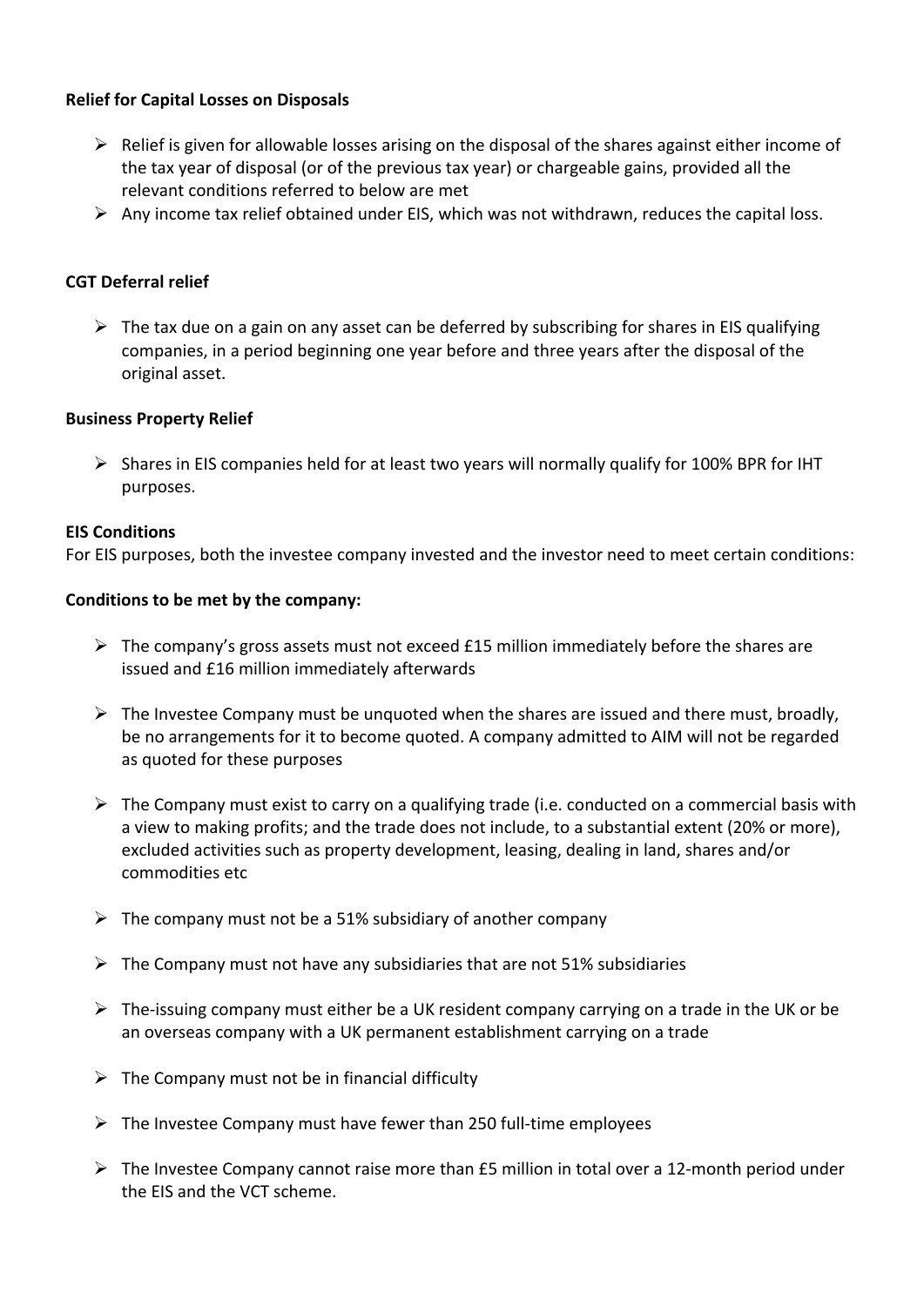### **Conditions to be met by the investor:**

The key conditions are as follows:

- $\triangleright$  The subscription must be in newly issued, ordinary shares and paid for in cash, as well as being for genuine commercial reasons and not for tax avoidance purposes
- $\triangleright$  To retain the income tax relief and to be exempt from capital gains tax, the shares must be held for at least three years
- $\triangleright$  The investor must not be connected for EIS purposes with the company.
- $\triangleright$  Investors who are connected with the company cannot claim income tax relief but may still qualify for capital gains tax deferral relief
- $\triangleright$  An investor will be connected with the company if he, either on his own or with associates, possesses or is entitled to acquire more than 30% of the issued share capital, voting power or assets of the company or any subsidiary on a winding up
- $\triangleright$  An investor will also be connected if he or she is an employee of the company or its group. They can be directors provided they meet certain conditions. An investor must not receive any amount of remuneration as a director that is excessive in comparison to the services performed. Relief will be withdrawn if the investee company, or a person connected with the company makes a payment to the investor (which is not "insignificant") up to one year before, and three years after, the share issue.

## **Single Company - Advance Assurance**

Advance Assurance is issued after the Company or Fund submit an application to HMRC which includes a business plan, market research, individual management team details and projected financials. After successful consideration, the applying company or fund receive authority to issue certificates under Section 204(1) ITS 2007 in respect of ordinary shares issued to individuals, following receipt of a properly completed form EIS1 within the time limit prescribed by Section 205(4) ITA 2007.

It should be noted:

- $\triangleright$  Responsibility for the accuracy of the information supplied and considered by HMRC rests wholly with the company.
- $\triangleright$  Provisional assurance is based solely on the information supplied in and with the clearance application and will not apply in circumstances that vary from those described therein. The Company or Fund must therefore forward particulars of any proposed changes, and the draft of any shareholders subscription, investment or similar agreement, for clearance prior to the issue of shares.
- $\triangleright$  The clearance does not guarantee the availability of any form of relief under the Enterprise Investment Scheme to any particular subscriber.